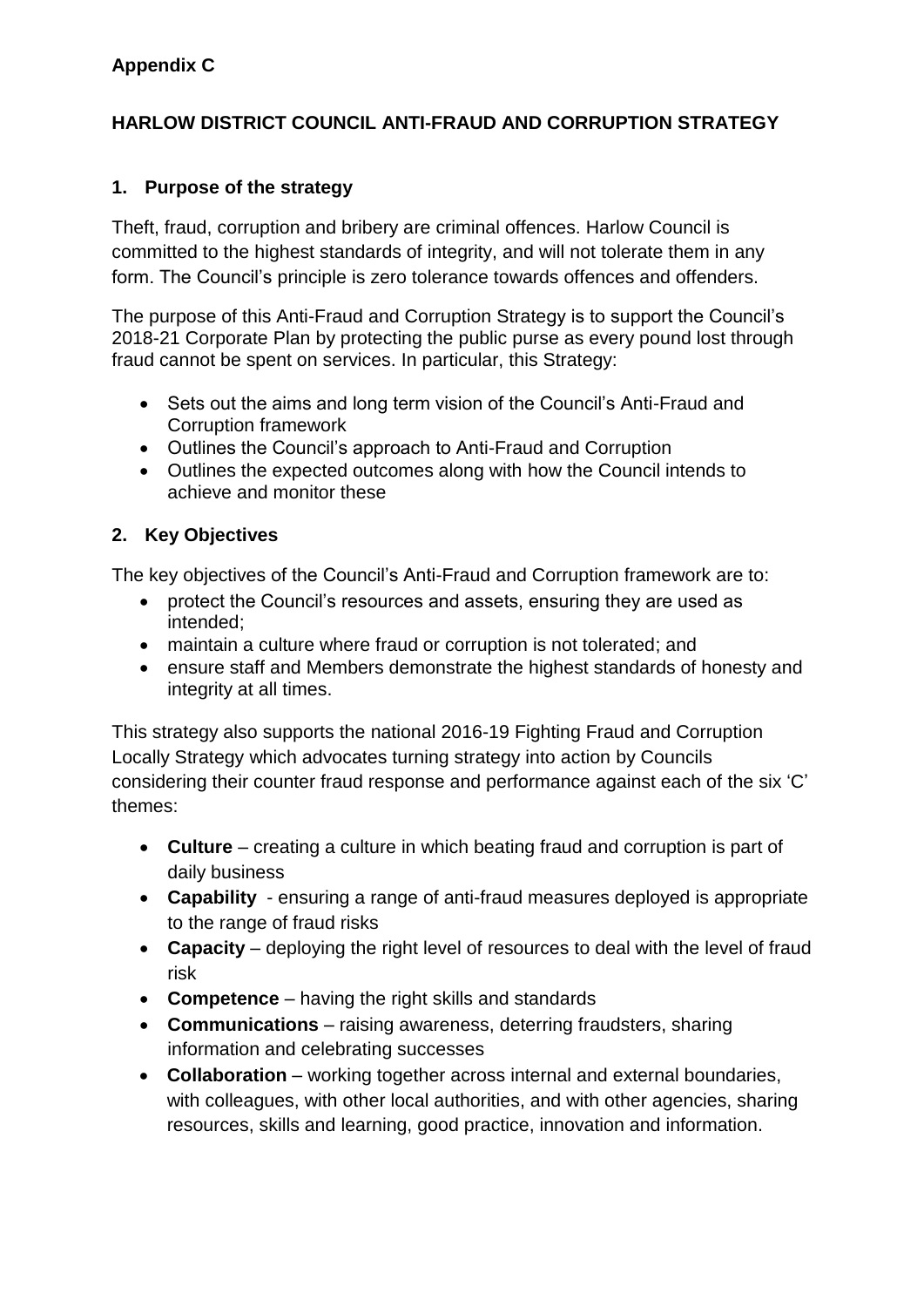# **3. Definitions**

In [law,](https://en.wikipedia.org/wiki/Law) **fraud** is [deliberate](https://en.wikipedia.org/wiki/Intent_(law)) [deception](https://en.wikipedia.org/wiki/Deception) to secure unfair or unlawful gain, or to deprive a victim of a legal right. The purpose of fraud may be monetary gain or other benefits, such as obtaining a home or a job with the Council by way of false statement

**Corruption** is a form of [dishonest](https://en.wikipedia.org/wiki/Dishonest) or unethical conduct by a person entrusted with a position of authority, often to acquire personal benefit. Corruption may include many activities including [bribery.](https://en.wikipedia.org/wiki/Bribery)

### **4. Strategic response**

The principles of the Council's anti-fraud and corruption strategy are **acknowledge, prevent and pursue**.

| <b>Acknowledge</b>                                                                                                                    | <b>Prevent</b>                                                                                                                                                                                                                                                                                                                                              | <b>Pursue</b>                                                                                                                         |
|---------------------------------------------------------------------------------------------------------------------------------------|-------------------------------------------------------------------------------------------------------------------------------------------------------------------------------------------------------------------------------------------------------------------------------------------------------------------------------------------------------------|---------------------------------------------------------------------------------------------------------------------------------------|
| Acknowledge and<br>understanding fraud and<br>corruption risks                                                                        | Preventing and detecting<br>more fraud and corruption                                                                                                                                                                                                                                                                                                       | Being stronger in<br>punishing fraud and<br>corruption/recovering<br>losses                                                           |
| Assessing and<br>understanding fraud and<br>corruption risks                                                                          | Making better use of<br>information and<br>technology                                                                                                                                                                                                                                                                                                       | Prioritising fraud recovery<br>and the use of civil<br>sanctions                                                                      |
| Committing support and<br>resources to tackling fraud<br>and corruption                                                               | Enhancing fraud and<br>corruption controls and<br>processes                                                                                                                                                                                                                                                                                                 | Developing capability and<br>capacity to punish<br>corruption and fraudsters<br>Collaborating with law                                |
| Maintaining a robust anti-<br>fraud and corruption<br>response                                                                        | Developing a more<br>effective anti-fraud and<br>corruption culture                                                                                                                                                                                                                                                                                         | enforcement                                                                                                                           |
| Some specific examples for Harlow District Council                                                                                    |                                                                                                                                                                                                                                                                                                                                                             |                                                                                                                                       |
| Risk management<br>process<br>Fraud /corruption<br>proofing policy and<br>processes<br>Fraud and corruption<br>$\bullet$<br>awareness | Whistleblowing policy<br>$\bullet$<br>• Strong internal control<br>culture<br>Staff and supplier<br>vetting<br>• Participation in the<br><b>National Fraud Initiative</b><br>and the pan-Essex<br>council tax matching<br>campaign<br><b>Staff and Member Code</b><br>of Conduct and<br>Declarations of Interest<br>Information security and<br>IT policies | • Fraud response plan<br>• Enforcement powers<br>and application of<br>sanctions<br>Collaboration with other<br>authority fraud teams |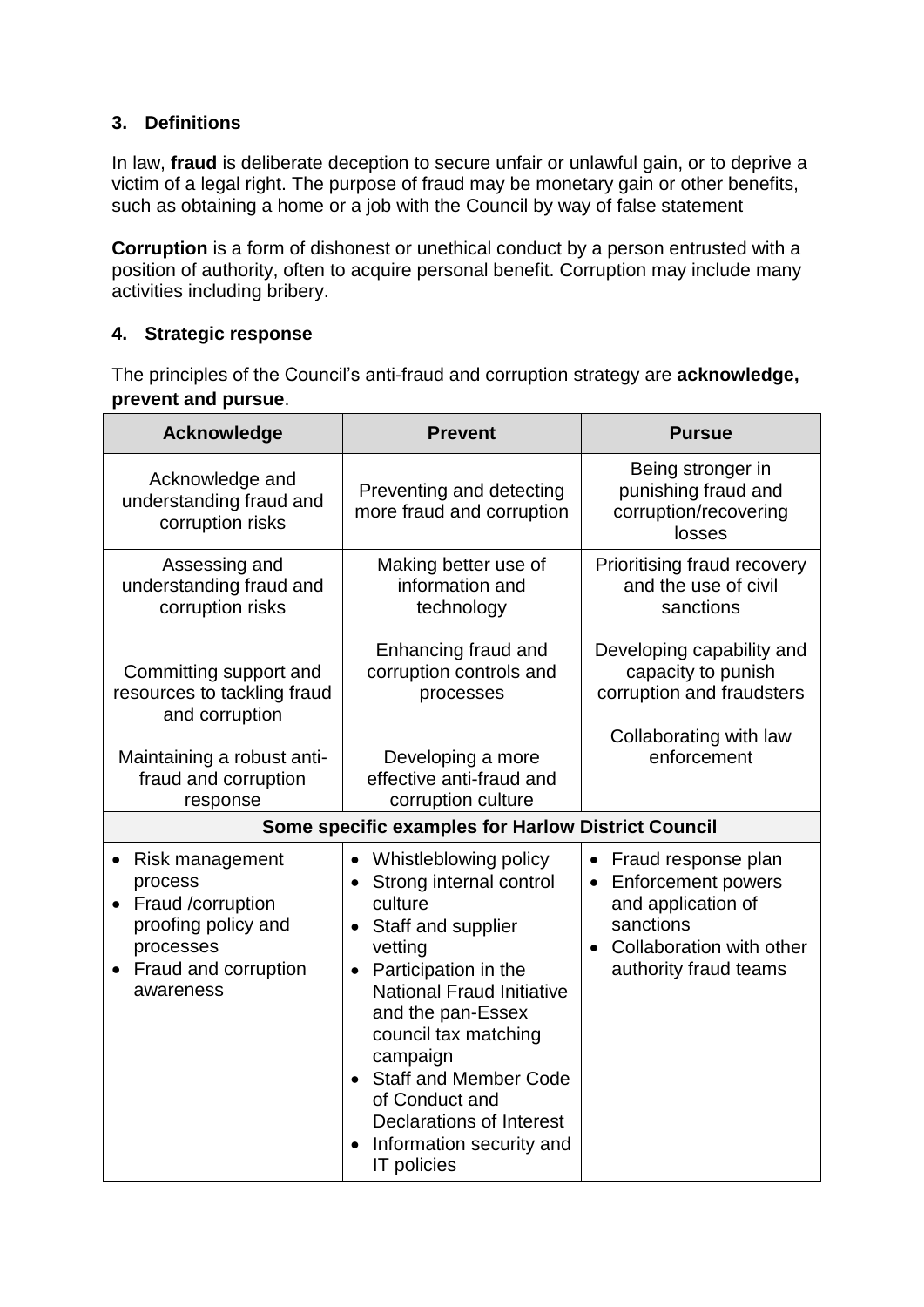# **5. Key Fraud and Corruption Risks**

It is important that the Council recognises and actively manages its risks relating to fraud and corruption, using its Risk Management Strategy and Toolkit in helping to achieve this. Fraud and corruption risks are routinely considered as part of the Council's strategic risk management arrangements using both pro-active and reactive components.

The key fraud and corruption risk areas for councils have been identified in the 2016- 19 Local Government Counter Fraud and Corruption Strategy and those relevant to Harlow District Council are listed below; although not an exhaustive list:

- *Tenancy*: Fraudulent applications for housing or succession of tenancy, subletting of the property and Right To Buy fraud
- *Procurement*: Tendering issues, split contracts, double invoicing
- *Payroll*: False employees, overtime claims, expenses
- *Council Tax*: Discounts and exemptions, council tax support
- *Grants*: Work not carried out, funds diverted, ineligibility not declared
- *Internal Fraud*: Diverting council monies to a personal account, accepting bribes, stealing cash, misallocating social housing for personal gain, working elsewhere while claiming to be off sick, wrongfully claiming benefit while working, abuse of position such as misuse of assets/resources
- *Identity Fraud*: False identity/fictitious persons applying for services/payments
- *Business Rates*: Fraudulent applications for exemptions and reliefs, unlisted properties and rates avoidance
- *Money Laundering*: Exposure to suspect transactions
- *Insurance Fraud*: False claims including slips and trips
- *Disabled Facility Grants*: Fraudulent applications for adaptions to homes aimed at the disabled
- *No Resource to Public Funds*: Fraudulent claim of eligibility
- *Local Enterprise Partnerships*: Voluntary partnership between local authorities and business, procurement fraud and grant fraud
- *Cyber Dependent Crime and Cyber Enabled Fraud*: Enables a range of fraud types resulting in for example diversion of funds, creation of false applications for services and payments

The United Kingdom Anti-Corruption Strategy 2017-22 sets out a long term framework for tackling corruption. For local government, including Harlow Council, this sets out the following goals:

 Greater procurement transparency, enabling better identification and mitigation of corruption risks.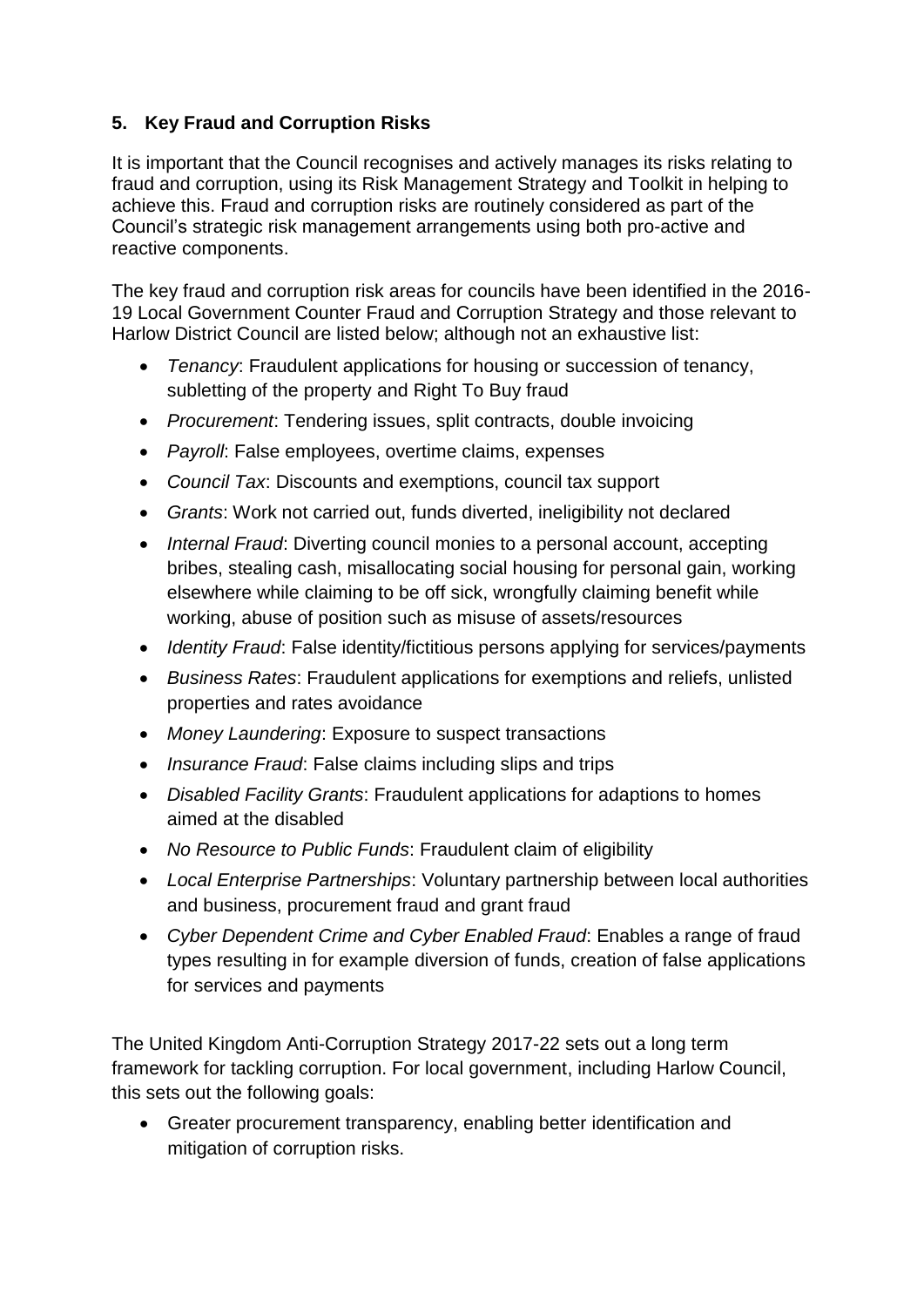Strengthened awareness and capability within contracting authorities leading to a stronger awareness of corruption risks and more capability to detect and deter illegality.

### **6. Approach**

The prevention and detection of fraud and corruption and the protection of the public purse is everyone's responsibility. The key components in achieving this are:

### *Proactive*

- Strengthening the anti-fraud culture to increase resilience to fraud
- Preventing fraud through the implementation of appropriate and robust internal controls including robust procurement and cyber security measures
- Increasing fraud and corruption awareness of Council officers and Members
- Deterring fraud attempts by publicising the actions the Council takes against corruption and fraudsters

#### *Reactive*

- Detecting fraud and corruption through data and intelligence analysis
- Implementing effective whistleblowing arrangements
- Investigating fraud and corruption referrals
- Applying sanctions, both civil and criminal
- Seeking redress, including the recovery of assets and money

The table below lists the suggested approach and expected outcomes against each of the three principles of the Council's Anti-Fraud and Corruption Strategy, which will be supported by a rolling action plan.

| <b>Principle</b>                                                 | Approach                                                                                                                     | <b>Expected Outcome</b>                                                                                 |
|------------------------------------------------------------------|------------------------------------------------------------------------------------------------------------------------------|---------------------------------------------------------------------------------------------------------|
| Acknowledging and<br>understanding fraud<br>and corruption risks | Using the risk management<br>process to assess current and<br>future fraud and corruption risks                              | Increased reporting of<br>cases                                                                         |
|                                                                  | Continued cultural change and<br>increase in fraud and corruption<br>awareness both internally and<br>outside of the Council | Increased awareness of<br>anti-fraud and corruption<br>process and procedures<br>throughout the Council |
|                                                                  | Annual fraud report through<br>central collection of fraud data                                                              |                                                                                                         |
|                                                                  | Improved sharing of fraud and<br>corruption threats, information<br>and intelligence both internally<br>and externally       |                                                                                                         |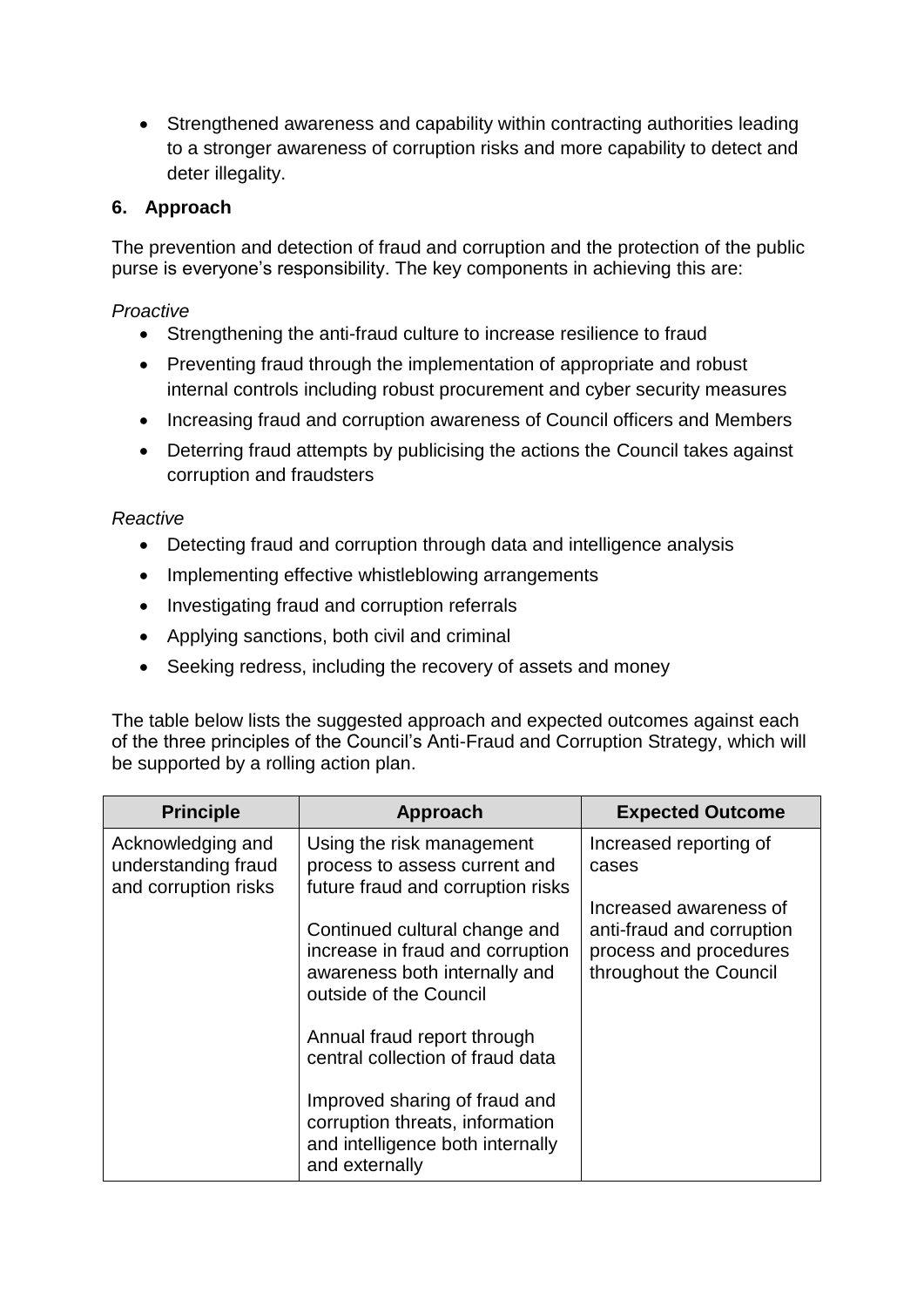| Preventing and<br>detecting more fraud<br>and corruption           | Fraud and corruption proofing<br>of policy and processes<br>Better use of data and                                                                    | Increased levels of anti-<br>fraud and corruption<br>awareness                                                                                                                                                |
|--------------------------------------------------------------------|-------------------------------------------------------------------------------------------------------------------------------------------------------|---------------------------------------------------------------------------------------------------------------------------------------------------------------------------------------------------------------|
|                                                                    | technology to prevent and<br>detect fraud and corruption<br>Assessment of the Council's<br>internal controls framework to<br>ensure it remains robust | When fraud or corruption<br>has occurred because of a<br>breakdown in the Council's<br>systems or procedures,<br>the Section 151 Officer will<br>ensure that appropriate<br>improvements in systems           |
|                                                                    | Supporting anti-fraud and<br>corruption policies and<br>procedures including<br>whistleblowing and money<br>laundering                                | of control are implemented<br>to prevent a recurrence.<br>Any significant control<br>issues are reported in the<br><b>Annual Governance</b><br>Statement along with<br>actions taken to address<br>the issue. |
| Be stronger in<br>punishing<br>Fraud and corruption/<br>recovering | Develop capacity and capability<br>to investigate and prosecute<br>fraud and corruption                                                               | Successful use of<br>sanctions and/or<br>prosecution                                                                                                                                                          |
| losses                                                             | <b>Consistent and effective</b><br>response for dealing with fraud<br>and corruption cases                                                            | Reduce the losses as a<br>result of fraud or<br>corruption                                                                                                                                                    |

# **7. Responsibility for implementing this strategy**

| <b>Responsibility</b>                   | <b>Role</b>                                                                                                                                                                                                                                                                                                                                             |
|-----------------------------------------|---------------------------------------------------------------------------------------------------------------------------------------------------------------------------------------------------------------------------------------------------------------------------------------------------------------------------------------------------------|
| <b>Managing Director</b>                | Ultimately responsible for preventing and detecting<br>theft, fraud and corruption and promoting an anti-fraud<br>and corruption culture.                                                                                                                                                                                                               |
| <b>Members</b>                          | As elected representatives, all members of the<br>Council have a duty to the public to maintain the<br>highest standards of conduct and ethics, and to<br>ensure the Council is open and transparent in all the<br>decisions it makes. Members are required to adhere<br>to the Council's constitution, which incorporates a<br>Member Code of Conduct. |
| <b>Audit and Standards</b><br>Committee | To satisfy itself there are adequate arrangements in<br>place to manage risk (including that relating to fraud<br>and corruption) effectively. To monitor Council policies<br>on anti-fraud and corruption and to receive periodic<br>reports on fraud and corruption.                                                                                  |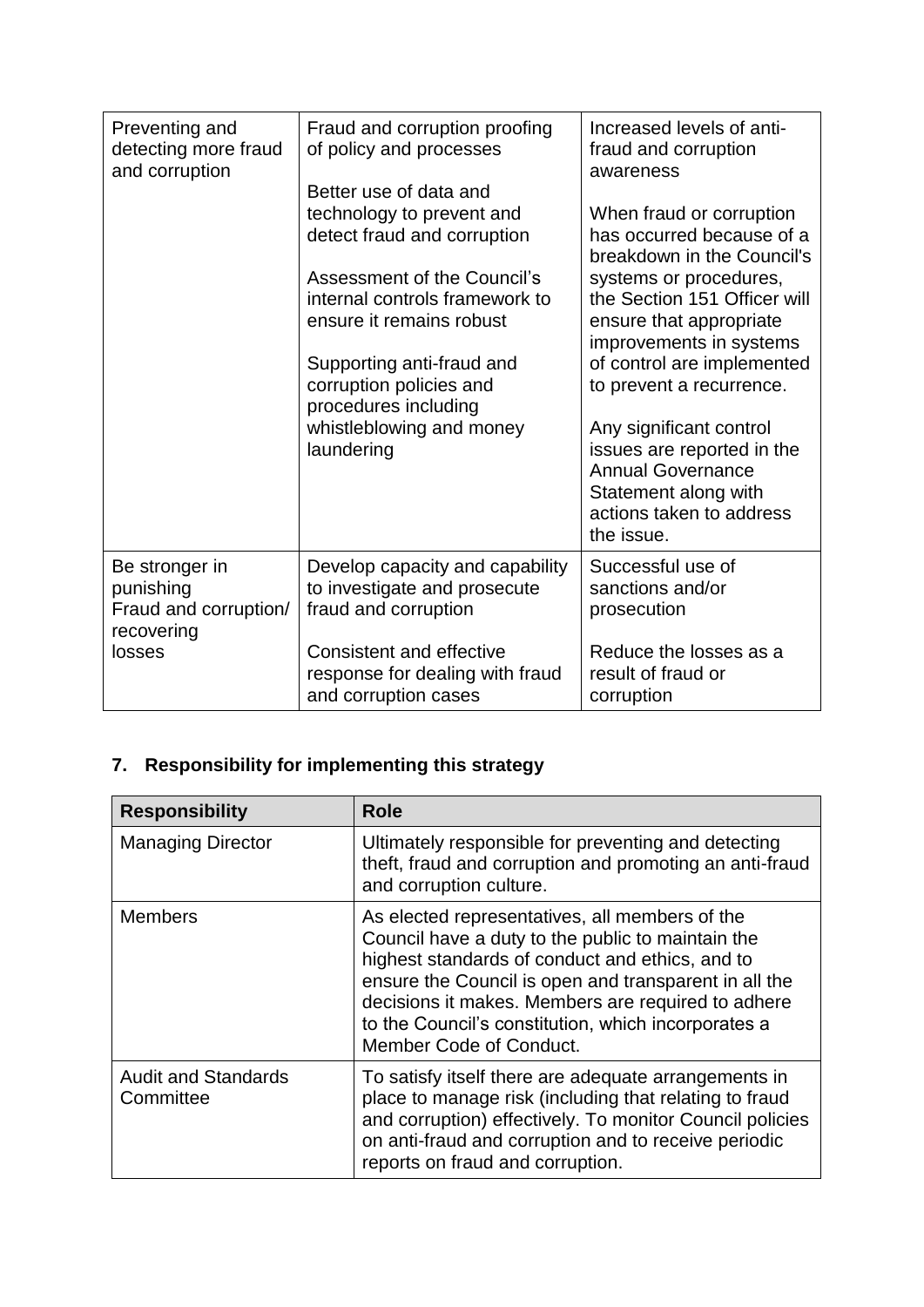|                                 | Monitoring the operation of the Code of Conduct.                                                                                                                                                                                                                                                                                                                                                                                                       |
|---------------------------------|--------------------------------------------------------------------------------------------------------------------------------------------------------------------------------------------------------------------------------------------------------------------------------------------------------------------------------------------------------------------------------------------------------------------------------------------------------|
| Corporate Governance<br>Group   | Developing, reviewing and maintaining an anti-fraud<br>and corruption framework.                                                                                                                                                                                                                                                                                                                                                                       |
| Senior Management Board         | Ensuring all staff follow this strategy and any related<br>policies and procedures, supported by the Council's<br>Internal Audit and Human Resources functions.                                                                                                                                                                                                                                                                                        |
| Section 151 Officer             | Has a statutory responsibility under the Local<br>Government Act 1972 for the proper administration of<br>the Council's financial affairs. Where irregularities,<br>fraud or corruption are suspected the S151 Officer<br>should be informed. On being informed of an alleged<br>irregularity, fraud or corruption the S151 Officer will<br>determine the arrangements for investigating the<br>matter in line with the Council's Fraud Response Plan. |
| <b>Monitoring Officer</b>       | Under the Local Government Act 1972 has the<br>specific duty to ensure that the Council, its Officers,<br>and its Elected Councillors, maintain the highest<br>standards of conduct in all they do. They also advise<br>the Council on the legality of their decisions.                                                                                                                                                                                |
| Managers (all levels)           | Responsible for preventing and detecting fraud and<br>corruption and ensuring they operate effective<br>mechanisms in their area of control to:                                                                                                                                                                                                                                                                                                        |
|                                 | Prevent theft, fraud and corruption thereby<br>$\bullet$<br>safeguarding the Council's assets and interests<br>Promote employee awareness<br>Assess the risk of fraud and corruption and take<br>appropriate action<br>Take prompt action in line with the Fraud<br>Response Plan where they suspect or are alerted<br>to possible theft, fraud or corruption                                                                                          |
| All staff                       | All staff have a responsibility to prevent, detect and<br>report on fraud and corruption or suspected cases.                                                                                                                                                                                                                                                                                                                                           |
| <b>Partners and Contractors</b> | Required to comply with the Council's policies and<br>procedures when undertaking work for and jointly with<br>the Council                                                                                                                                                                                                                                                                                                                             |
| <b>External Audit</b>           | Under the International Standard on Auditing 240,<br>when conducting an audit External Audit are<br>responsible for obtaining reasonable assurance that<br>the financial statements taken as a whole are free<br>from material misstatement, whether caused by fraud<br>or error.                                                                                                                                                                      |
| <b>Internal Audit</b>           | Providing assurance on the effectiveness of systems<br>and procedures to prevent and detect fraud and<br>corruption (by undertaking audits).<br>Supporting managers in minimising fraud and                                                                                                                                                                                                                                                            |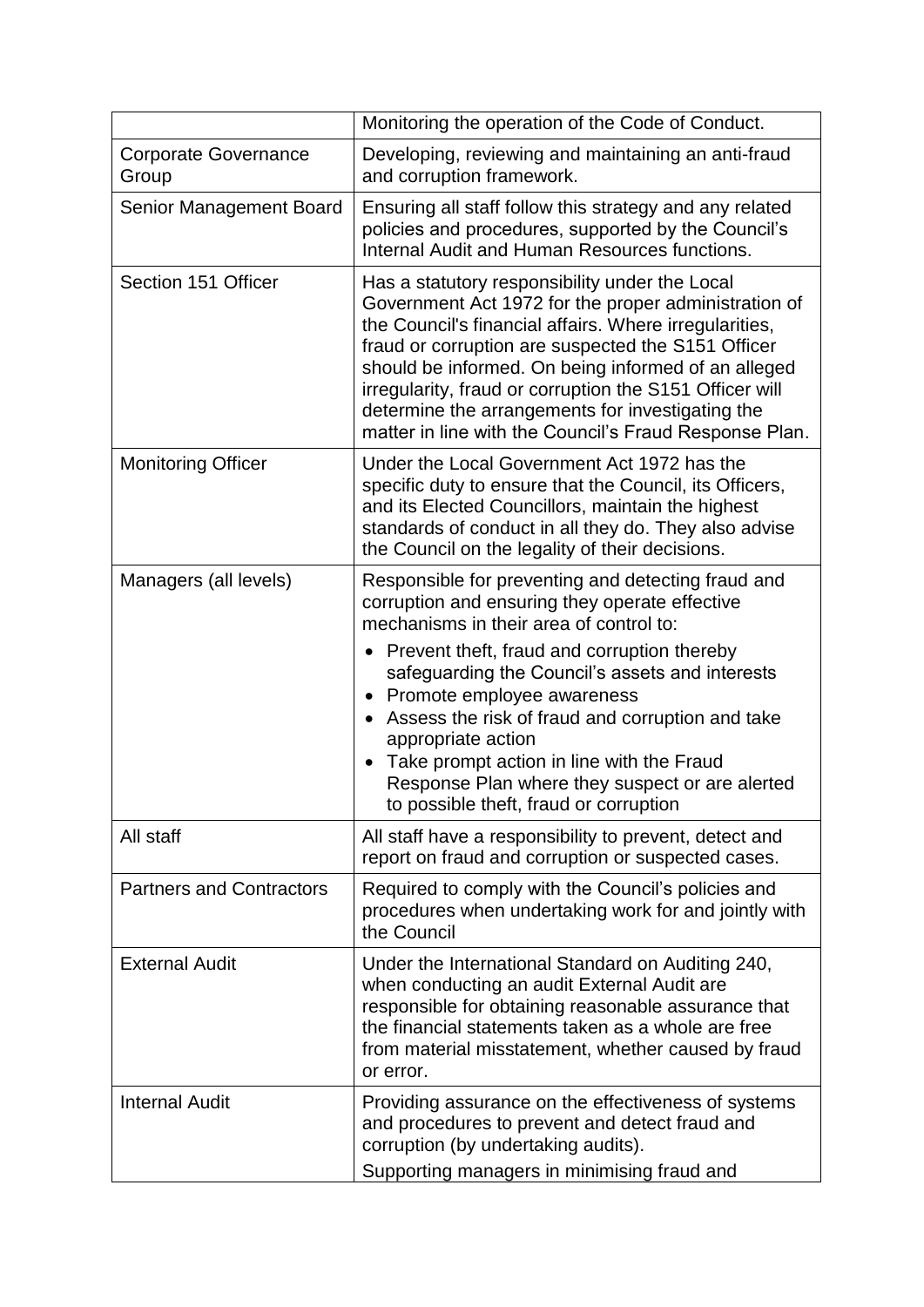| corruption related risk and are alert in all their work to<br>risks and exposures that could allow fraud and |
|--------------------------------------------------------------------------------------------------------------|
| corruption to take place.                                                                                    |

#### **8. Supporting policies, procedures and processes**

The Council has a range of policies, procedures and processes in place to formalise arrangements for the prevention, detection and investigation of fraud and corruption. These include:

- Anti-Fraud and Corruption Strategy (this document)
- Whistleblowing Policy (located on the Council's Infonet) [http://www.harlow.gov.uk/sites/harlow](http://www.harlow.gov.uk/sites/harlow-cms/files/files/Whistleblowing%20Procedure%20July%202012.pdf)[cms/files/files/Whistleblowing%20Procedure%20July%202012.pdf](http://www.harlow.gov.uk/sites/harlow-cms/files/files/Whistleblowing%20Procedure%20July%202012.pdf) )
- Anti-Bribery Policy Statement (Appendix 1 of this document)
- Fraud Response Plan (Appendix 2 of this document)
- Anti-Money Laundering **and Terrorism Financing** Policy and Procedure **(located on the Council's Infonet)** [http://infonet.harlow.gov.uk/system/files/HDC%20AML%20Policy%20and%20](http://infonet.harlow.gov.uk/system/files/HDC%20AML%20Policy%20and%20Procedure%20%202018.pdf) [Procedure%20%202018.pdf](http://infonet.harlow.gov.uk/system/files/HDC%20AML%20Policy%20and%20Procedure%20%202018.pdf)
- Employee and Member Codes of Conduct (located on the Council's Infonet and published as part of the Constitution)
- Financial Regulations (located on the Council's intranet and published as part of the Constitution)
- Contract Standing Orders (located on the Council's Infonet and published as part of the Constitution)

### **9. Policy reporting, review and monitoring performance**

This policy can only be varied with the collective agreement of the Managing Director, the Section 151 Officer and the Monitoring Officer.

The Head of Finance, as Section 151 Officer, will develop a rolling anti-fraud action plan to support the strategy, in conjunction with the Head of Internal Audit and senior managers.

It will be the responsibility of the Senior Management Board, via the Corporate Governance Group, to ensure there are adequate resources to support the action plan.

The Audit and Standards Committee will receive regular fraud updates to assist in their oversight of the Council's anti-fraud and corruption strategy and arrangements.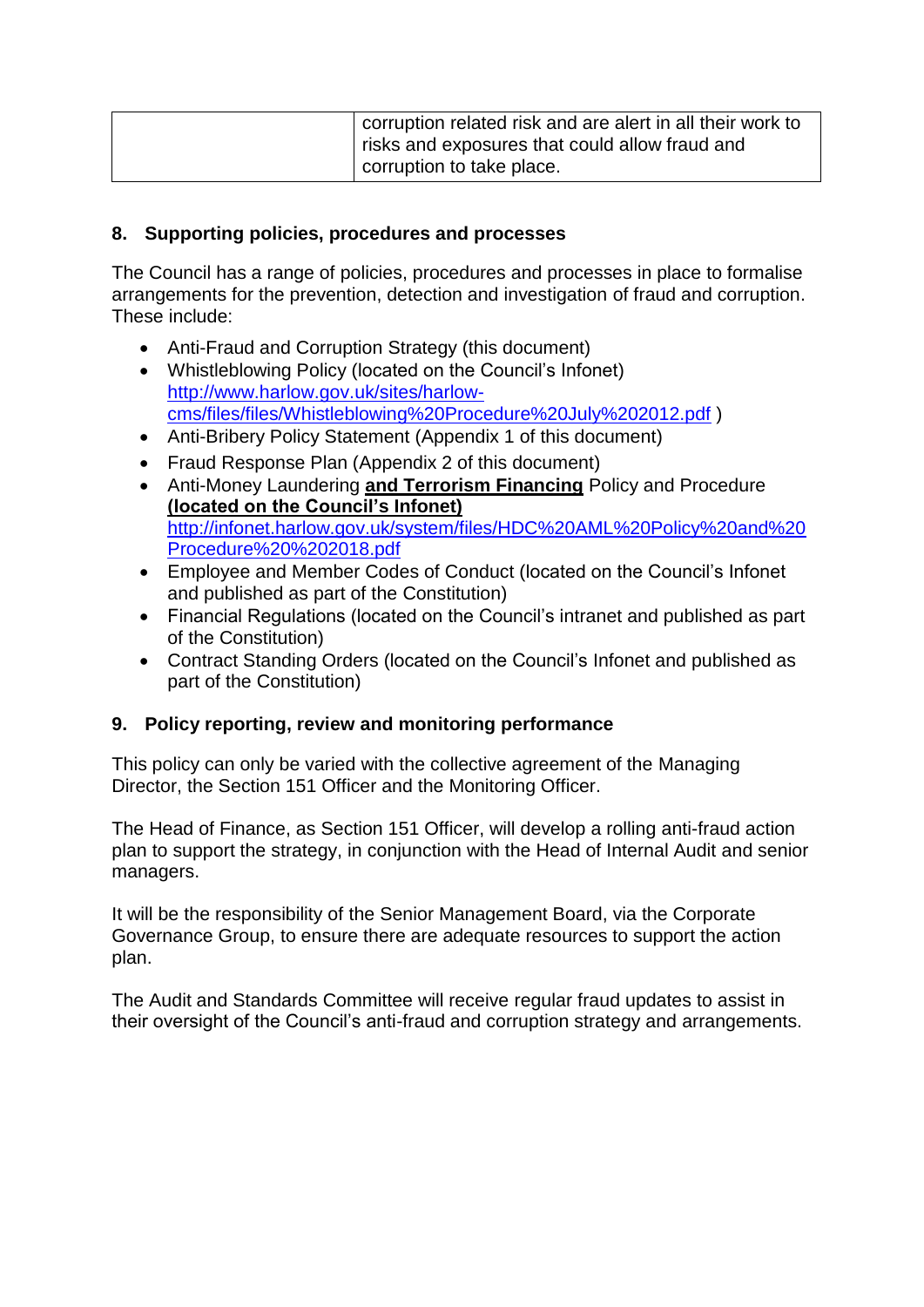### Appendix 1

## **ANTI-BRIBERY POLICY STATEMENT**

Bribery is a criminal offence. Harlow Council does not, and will not, pay bribes or offer improper inducements to anyone for any purpose, nor does it or will it, accept bribes or improper inducements. To use a third party as a conduit to channel bribes to others is also a criminal offence.

Harlow District Council is committed to the prevention, deterrence and detection of bribery and has zero tolerance towards bribery.

### **Bribery**

Bribery is defined as an inducement or reward offered, promised or provided to gain personal, commercial, regulatory or contractual advantage. It is unacceptable to:

- give, promise to give, or offer a payment, gift or hospitality with the expectation or hope that a business advantage will be received, or to reward a business advantage already given
- give, promise to give, or offer a payment, gift or hospitality to a government official, agent or representative to expedite a routine procedure
- accept payment from a third party that you know or suspect is offered with the expectation that it will obtain a business advantage for them
- accept a gift or hospitality from a third party if you know or suspect that it is offered or provided with an expectation that a business advantage will be provided by the Council in return
- retaliate against or threaten a person who has refused to commit a bribery offence or who has raised concerns under this policy
- engage in activity in breach of this policy.

### **Objective of this policy**

This policy provides a coherent and consistent framework to enable Officers to understand and implement arrangements enabling compliance. In conjunction with related policies and key documents it will also enable employees to identify and effectively report a potential breach. The Council requires that all staff, including those permanently employed, temporary agency staff and contractors:

- act honestly and with integrity at all times and to safeguard the Council's resources for which they are responsible
- comply with the laws and regulations of all jurisdictions in which the Council operates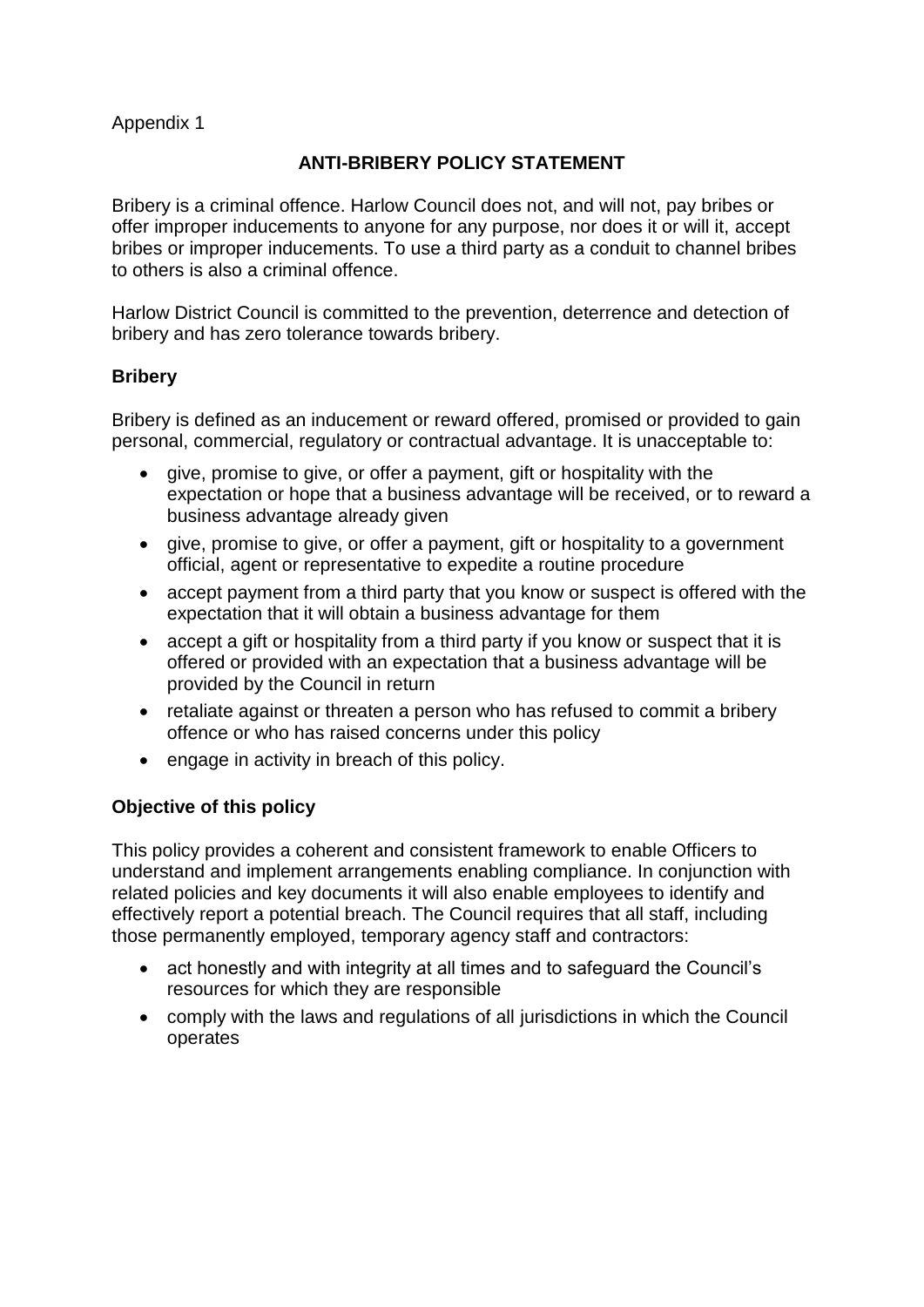## **Scope of this policy**

This policy applies to all of the Council's activities. For partners, joint ventures, subsidiary companies and suppliers, we will seek to promote the adoption of policies consistent with the principles set out in this policy.

Within the Council, the responsibility to control the risk of bribery occurring resides at all levels of the Council. It does not rest solely within assurance functions, but in all service areas.

## **The Council's commitment to action**

The Council commits to:

- Setting out a clear anti-bribery policy and keeping it up to date
- Making all employees aware of their responsibilities to adhere strictly to this policy at all times
- Raising awareness, and where appropriate offer training, so all employees can recognise and avoid the use of bribery by themselves and others
- Encouraging its employees to be vigilant and to report any suspicions of bribery, providing them with suitable channels of communication and ensuring sensitive information is treated appropriately
- Rigorously investigating instances of alleged bribery and assisting police and other appropriate authorities in any resultant prosecution
- Taking firm and vigorous action against any individual(s) involved in bribery
- Provide information to all employees to report breaches and suspected breaches of this policy
- Include appropriate clauses in contracts to prevent bribery.

### **Gifts and hospitality**

This policy is not meant to change the requirements of the Council's gifts and hospitality policy (included in the Officer Code of Conduct). This makes it clear that sample tokens of modest value bearing the name or insignia of the organisation giving them (for example, pens, diaries or calendars) whether given personally, or received in the post, may be retained unless they could be regarded as an inducement or reward. You should refuse the offer or invitation (or return the gift) unless your Head of Service has advised you that it may be accepted or retained.

### **Staff responsibilities**

The prevention, detection and reporting of bribery and other forms of corruption are the responsibility of all those working for the Council or under its control. All staff are required to avoid activity that breaches this policy. Staff must:

- ensure that they read, understand and comply with this policy
- raise concerns as soon as possible as they believe or suspect that a conflict with this policy has occurred, or may occur in the future.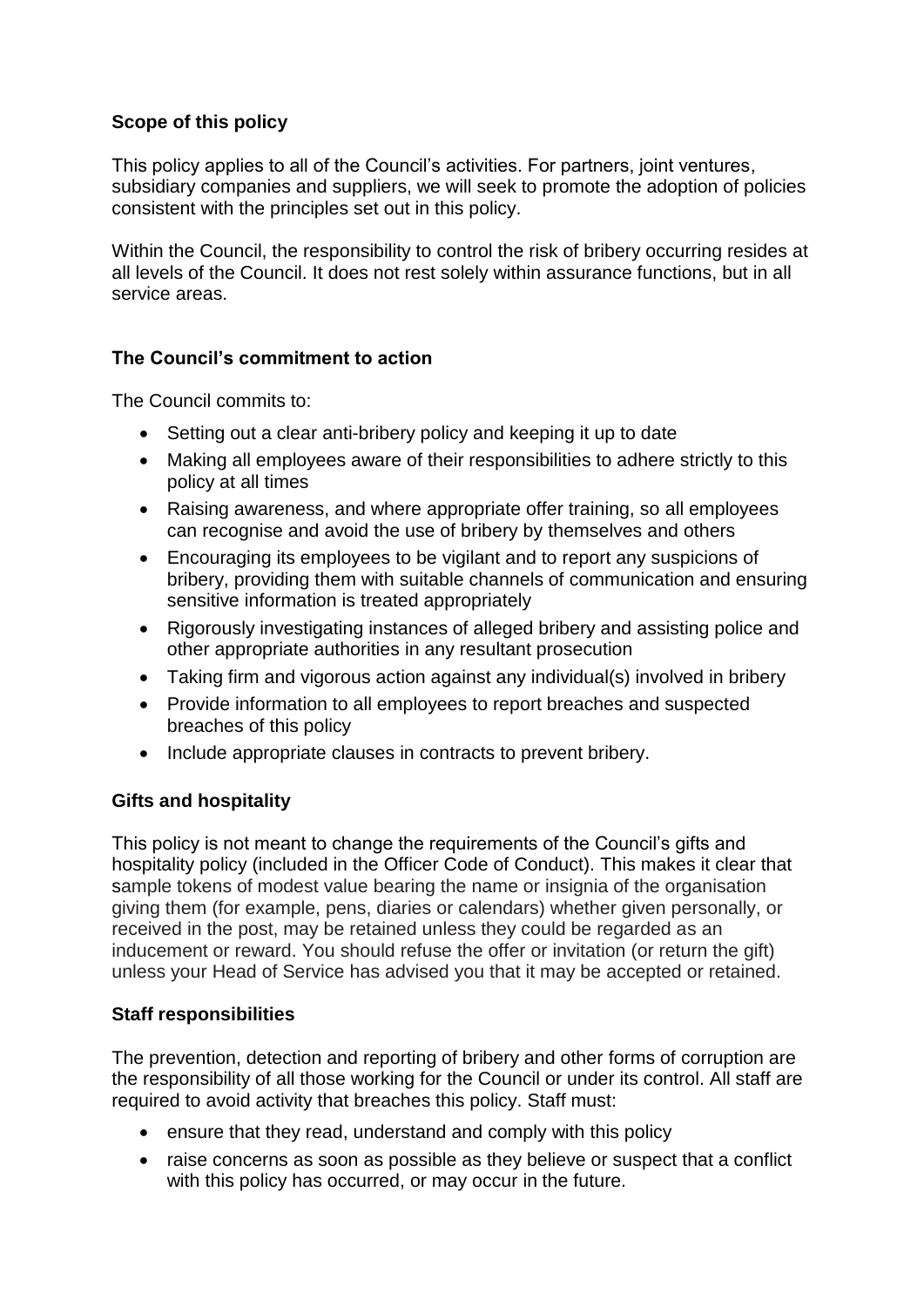As well as the possibility of civil and criminal prosecution, staff that breach this policy will face disciplinary action, which could result in summary dismissal for gross misconduct.

#### **Raising a concern**

This Council is committed to ensuring that all of its officers have a safe, reliable, and confidential way of reporting any suspicious activity. Officers have a responsibility to help detect, prevent and report instances of bribery. If an officer has a concern regarding a suspected instance of bribery or corruption, they should report it.

There are multiple channels to help staff raise concerns and should refer to the Whistleblowing Policy and determine their favoured course of action. Staff who do not have access to the intranet should contact the Internal Audit Manager or their Head of Service. Concerns can be raised anonymously.

In the event that an incident of bribery, corruption, or wrongdoing is reported, the Council will act as soon as possible to evaluate the situation. The Council has a clearly defined Whistleblowing Policy and Fraud Response Plan which set out procedures for investigating fraud, misconduct and noncompliance issues. This is easier and quicker if concerns raised are not anonymous.

Staff who refuse to accept a bribe, or those who raise concerns or report wrongdoing can understandably be worried about the repercussions. The Council aims to encourage openness and will support anyone who raises a genuine concern in good faith under this policy, even if they turn out to be mistaken.

The Council is committed to ensuring nobody suffers detrimental treatment through refusing to take part in bribery or corruption, or because of reporting a concern in good faith. If you have any questions about these procedures they can be directed to the Internal Audit Manager or the Council's Monitoring Officer.

### **Bribery Act 2010**

Under the Bribery Act 2010 there are four core bribery offences:

- 1. offering, promising or giving a bribe
- 2. requesting, agreeing to receive or accepting a bribe
- 3. bribing a foreign public official; and
- 4. a corporate offence of failing to prevent bribery.

A local authority, such as Harlow District Council, could be liable to prosecution if an employee, agent, or subsidiary bribes another person, intending to obtain an advantage for the local authority.

For individuals, the penalties for committing a crime under the Act are a maximum of 10 years' imprisonment, along with an unlimited fine, and the potential for the confiscation of property under the [Proceeds of Crime Act 2002.](https://en.wikipedia.org/wiki/Proceeds_of_Crime_Act_2002)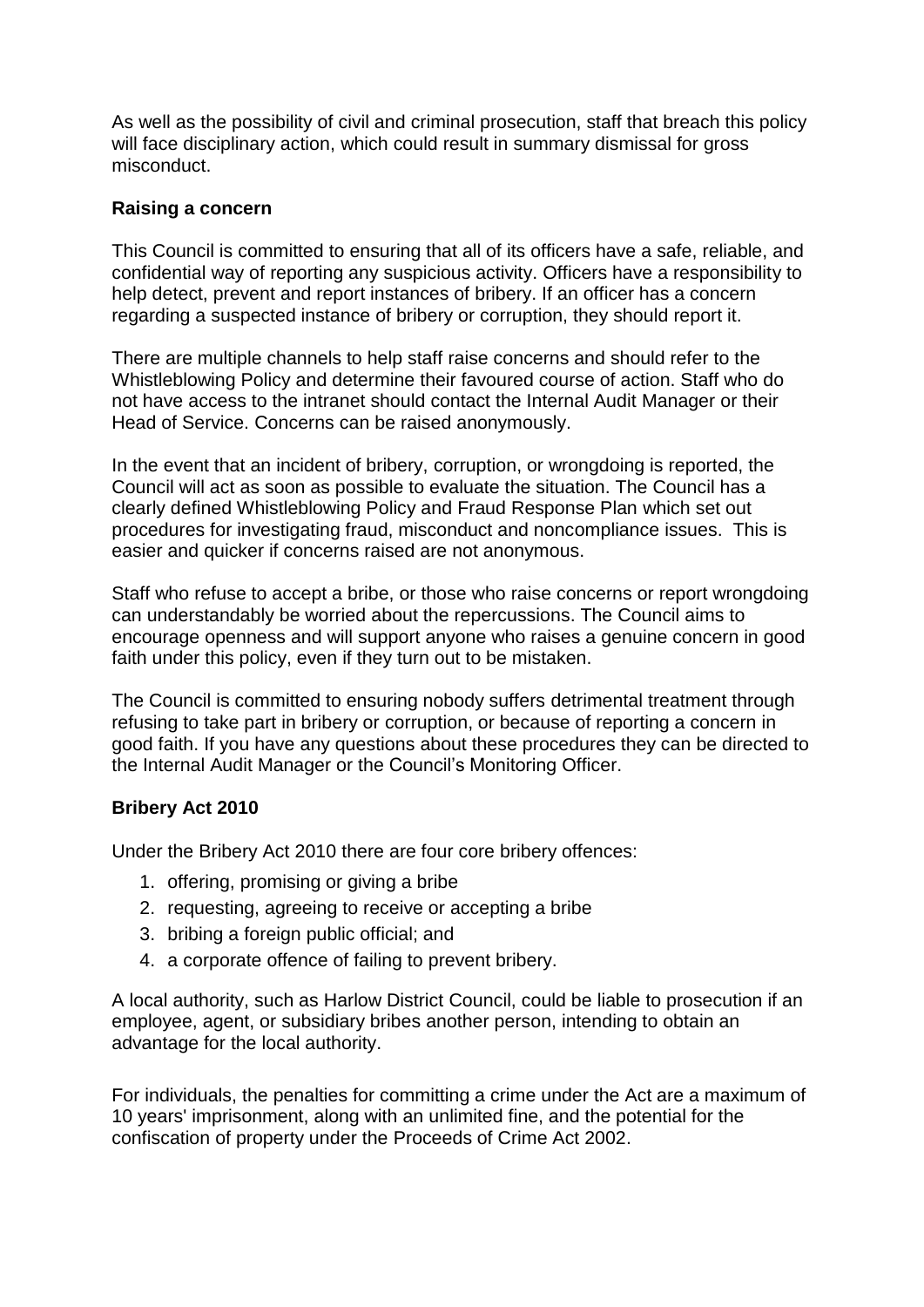Appendix 2

### **HARLOW COUNCIL FRAUD RESPONSE PLAN**

#### **1. Introduction**

- 1.1 The Fraud Response Plan defines the way that Harlow Council applies its various policies and procedures to suspected theft, fraud, corruption and bribery.
- 1.2 It fits in with various other documents, including the Council's anti-fraud and corruption strategy and the whistleblowing procedure. The procedures for dealing with suspected money laundering are different from other problems – see the Anti-Money Laundering policy and procedure for the necessary actions.
- 1.3 Different rules apply to Benefits Fraud.
- 1.4 The aim of this Plan is to provide a toolkit for dealing with problems, and rapid access to expert advice. This fraud response plan guides managers on how to react to suspicions of fraud, theft, corruption and bribery.
- 1.5 Additionally, it gives an outline on how investigations will be progressed, the manager's role and the role of the Investigating Officer.

### **2. Purpose of the Fraud Response Plan**

- 2.1 The Fraud Response Plan is designed to ensure timely and effective action in the event of suspected fraud to:
	- Minimise fraud by taking prompt action
	- Prevent further losses where fraud has occurred
	- Maximise recovery of losses
	- Ensure the accuracy and integrity of evidence for successful disciplinary and court action
	- Identify lessons to be learned to improve fraud management
	- Maximise positive publicity when frauds are discovered and dealt with effectively
	- Deter others from fraud that they may be contemplating

In addition to obvious frauds involving theft of assets or the misappropriation of funds, the following are examples of the types of activity that may be regarded as fraud. The list is merely indicative and not exhaustive:

- Manipulation or misreporting of financial information.
- Misuse of the organisation's assets, including cash, stock and other assets
- Deception (e.g. misrepresentation of qualifications to obtain employment)
- Offering or accepting bribes or inducements from third parties
- Conspiracy to breach laws or regulations
- Fraudulent completion of official documents (e.g. VAT receipts)
- Time recording fraud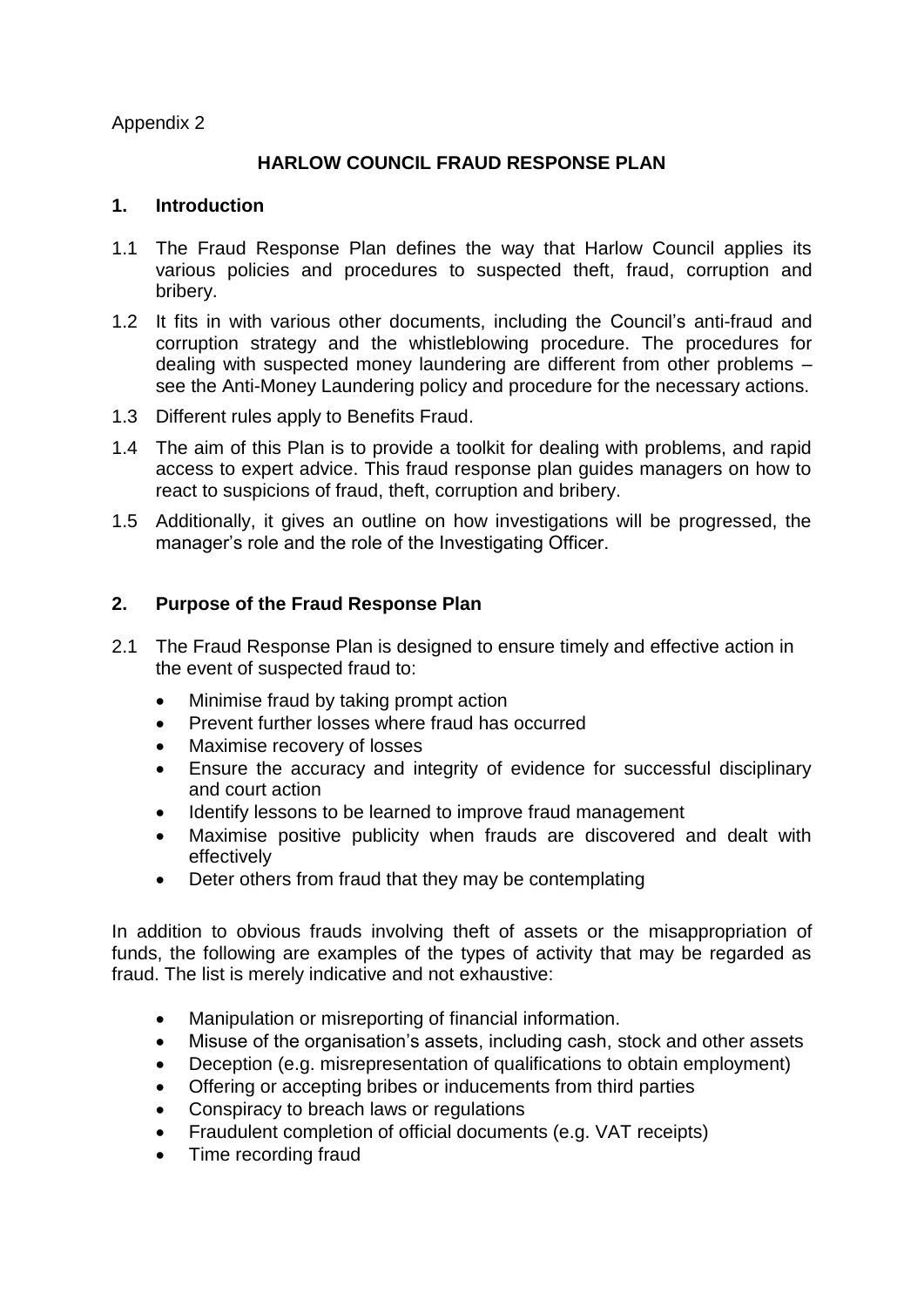Theft of intellectual property (e.g. unauthorised use of a brand name/logo, theft of customer data or product design)

#### **3. The Manager's role in dealing with suspected fraud**

#### *First response*

Where managers suspect a fraud has taken place the first **course of action must be to contact the Head of Finance (as Section 151 Officer) and Internal Audit** who will in turn ensure the Monitoring Officer and the Managing Director are informed.

The only exception to this is where the matter is clearly related to the benefits system. In such cases, refer the matter direct to the Department of Works and Pensions (DWP), details of which can be found on the Council's web site.

The Head of Finance will retain overall responsibility and control for any investigation but will delegate responsibility for leading the investigation to an Investigating Officer ensuring they are independent of the service area under investigation and appropriately experienced and trained. Internal Audit will provide advice and guidance to the Investigating Officer if they are not appointed as such. **Investigations of suspected fraud should only be undertaken by officers authorised by the Head of Finance.** 

There may be circumstances where it is appropriate for local managers to undertake some preliminary exploration to check on the validity of an allegation or irregularity to establish whether there is a case to be investigated. Where this occurs, advice should be sought from the Head of Finance or Internal Audit as such activity may alert the fraudster, resulting in the destruction of evidence or compromising the collection of further evidence.

Human Resources will be consulted should action need to be taken against an individual staff member, such as suspension to protect evidence. Therefore, the Head of Finance will inform Human Resources at the earliest opportunity, and if appropriate agree a way forward.

Where initial investigations point to the likelihood of a criminal act having taken place, the Head of Finance or Monitoring Officer will inform the Police. Crime numbers should be obtained and provided to Internal Audit/Insurance for reporting purposes.

### *Initial Enquires*

Speed is of the essence, therefore the Investigating Officer should make discreet initial enquires to determine if there actually appears to be an irregularity. During this initial enquiry the Investigating Officer should:

- Determine the facts and factors that gave rise to the suspicion
- Examine the factors to determine whether a genuine mistake has been made or whether an irregularity has occurred
- Document their findings, ensuring access is restricted i.e. not held in an 'open area' of the network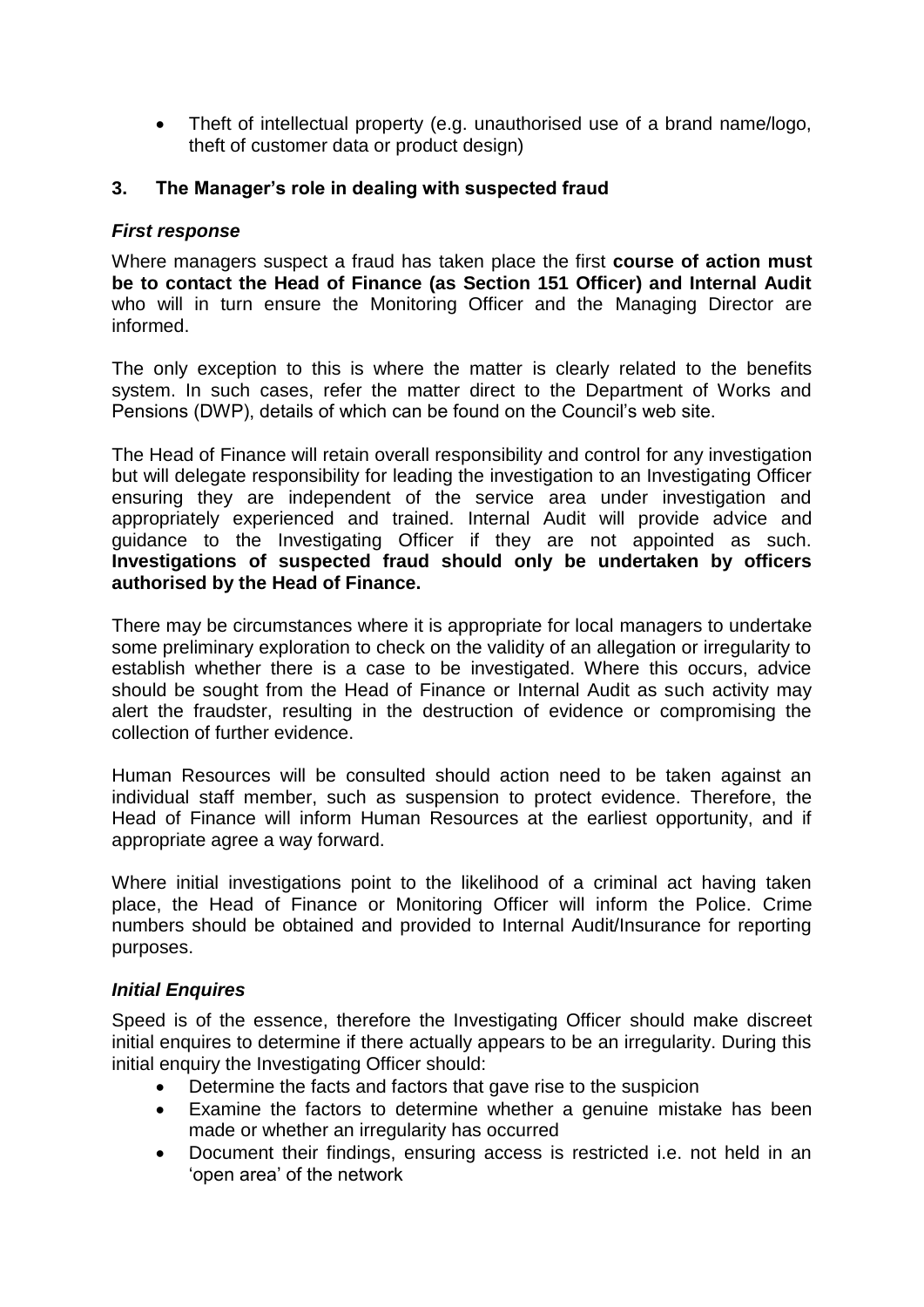Secure any relevant documentation/records if this can be done without alerting the perpetrator

The Investigating Officer should not formally interview staff at this stage.

### **4. Formal Investigation**

The Head of Finance will instigate a formal investigation, in consultation with Internal Audit and the relevant Head of Service, to be undertaken by the appointed Investigating Officer. In the absence of the Head of Finance, their responsibilities are transferred to the Monitoring Officer or Managing Director.

Consideration will be given by the Head of Finance whether to involve other agencies such as Police, HM Revenue & Customs, Cabinet Office, the Department for Work and Pensions, the National Anti-Fraud Network, the National Crime Agency, External Audit and other councils.

The Head of Finance, in consultation with Human Resources, will consider whether it is necessary to suspend one or more employees to protect evidence, colleagues or assets in line with disciplinary procedures.

### **5. Conducting the Investigation**

The exact format of an investigation is fluid but some general principles will apply to all investigations:

- Investigate and report back to the Head of Finance promptly. If the investigation extends more than two or three days then the Head of Finance or Internal Audit should be given periodic updates.
- Comply with legislation on interviewing (Police and Criminal Evidence Act, PACE) and surveillance (Regulation of Investigatory Powers Act, RIPA). However, it is not normally necessary, even when there may be a criminal offence, to conduct interviews under PACE rules. The police can reinterview witnesses and suspects later on in the process.
- Record all evidence received, ensuring that it is sound and adequately supported (see further guidance below).
- Keep written records of all fact-finding meetings and interviews.
- Email correspondence about the investigation should be discreet and use an agreed 'case name' rather than real names or locations.
- All sensitive attachments should be password protected (or, preferably, not emailed).
- Hold evidence securely, with appropriate restriction to access (both manual and electronic documentation)
- Maintain confidentiality and discretion throughout, and share information on a "need to know" basis. In particular, be mindful that senior officers may need to hear disciplinary cases, and therefore should not know details of cases.
- Where appropriate, contact other enforcement agencies e.g. Police, HM Revenue & Customs. This should be always enacted via Internal Audit as they may have established lines of communication and referral protocols.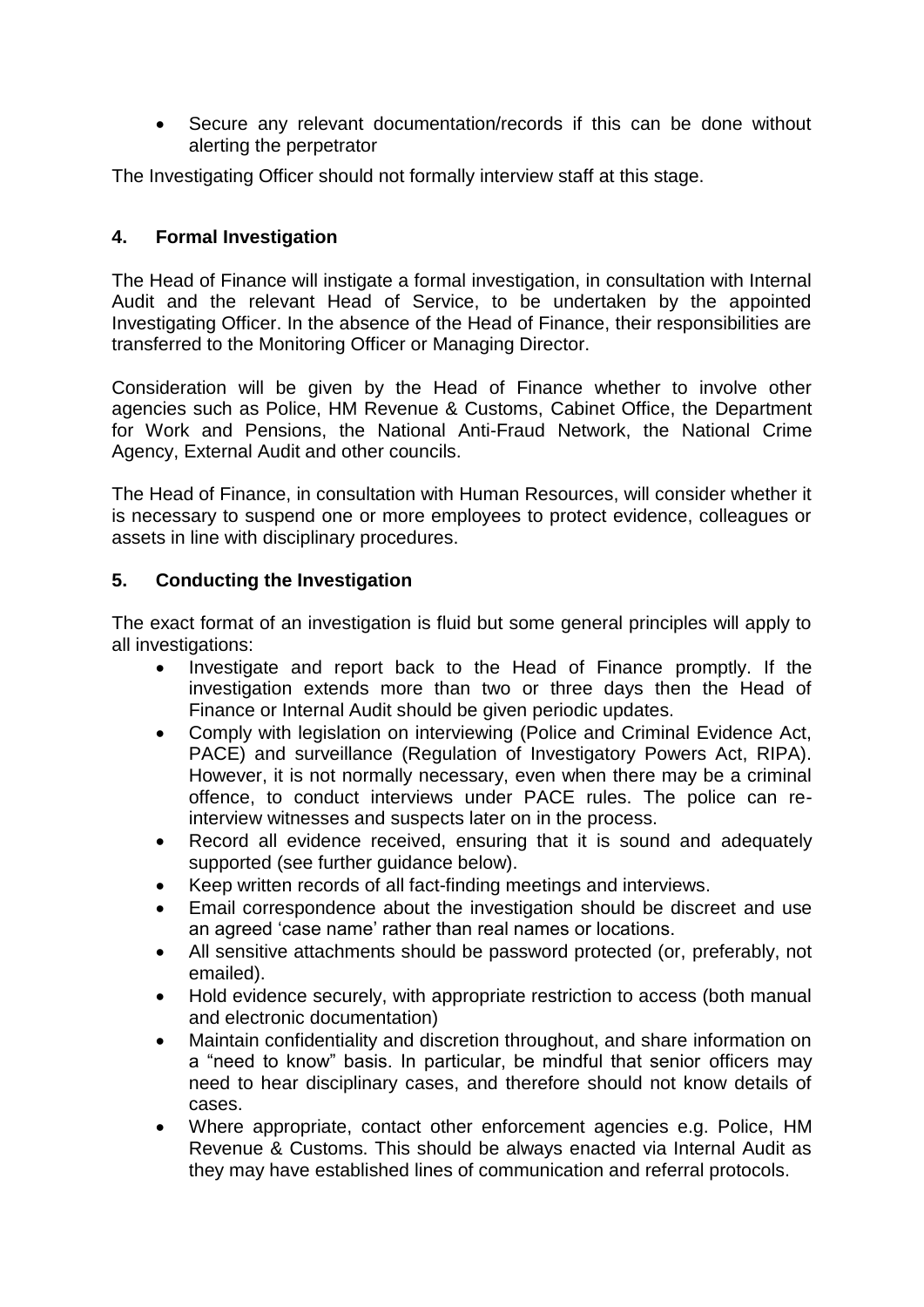Investigators must not accept any offer of repayment of money or resignation at any stage, as this could prejudice the investigation. Any such offers should be recorded in the interview notes, and passed on to the Head of Finance for consideration (in conjunction with the HR Manager).

The Council has the right to suspend any employee involved pending the outcome of an investigation. Suspension does not imply guilt but suspension can prevent the removal or destruction of vital evidence. When suspects are not suspended, supervision will usually need to be increased. Always seek advice from Human Resources on suspensions and any subsequent disciplinary action.

The Head of Finance will report losses to the Council's Insurance Team at the earliest stage.

#### **6. Actions Following the Completion of an Investigation**

Upon completion of an investigation, the Investigating Officer will report findings in an appropriate format (usually written) to the Head of Finance. The final report will also be issued to the Managing Director and the Monitoring Officer, and if appropriate to the relevant Head of Service, HR Manager and members of the Audit and Standards Committee.

In all cases the Council's insurers should be informed of actual losses as soon as these have been firmly established.

The Head of Service must remedy control weaknesses identified during the course of the investigation. Internal Audit will provide advice and support on effective controls.

Internal Audit will record of all investigations and final outcomes in the theft, fraud, corruption and bribery register, including crime numbers. This information informs future prevention strategies, and is used in reporting fraud and corruption at the Council.

The Communications Team should be informed (it is useful to have a protocol regarding publicity of frauds) so that publicity can be managed effectively.

Whenever fraud has been proved, the Council will make every effort to recover the losses. The method used will vary depending on the type of loss and the regulations and powers available. All means of recovery including recovery under social security legislation, attachments to earning, civil court proceedings and criminal court compensation will be used as appropriate to the offence.

**Simon Freeman Head of Finance and Section 151 Officer** [simon.freeman@harlow.gov.uk](mailto:simon.freeman@harlow.gov.uk) 01279 44 6228

**November 2018**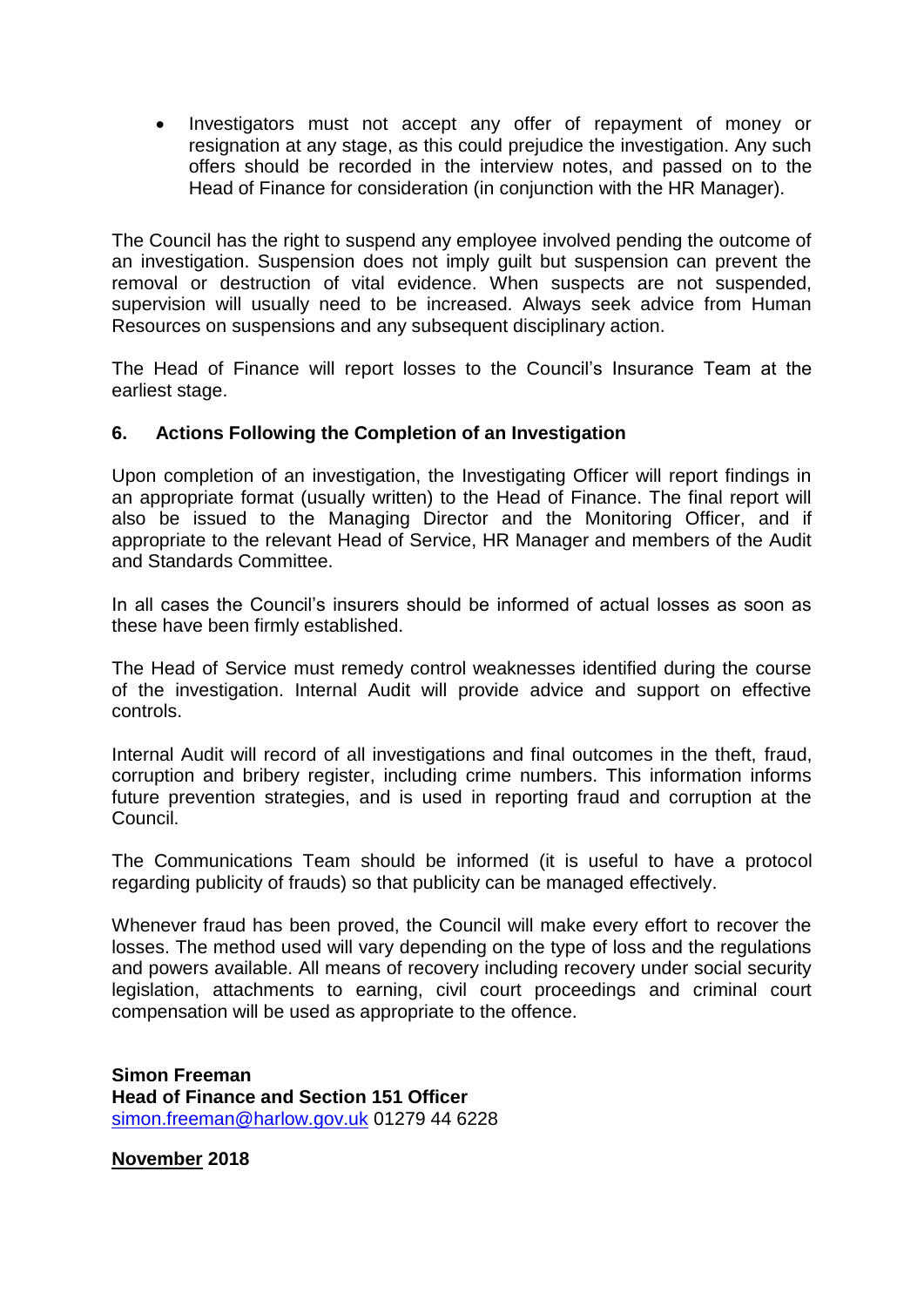## **Alternative Contacts**

- Internal Audit Manager, Sarah Marsh 01279 44 6884 [sarah.marsh@harlow.gov.uk](mailto:sarah.marsh@harlow.gov.uk)
- Monitoring Officer, Jane Greer 01279 44 6406 [jane.greer@harlow.gov.uk](mailto:brian.keane@harlow.gov.uk)
- Managing Director (Interim), Brian Keane 01279 44 6000 [brian.keane@harlow.gov.uk](mailto:malcolm.morley@harlow.gov.uk)